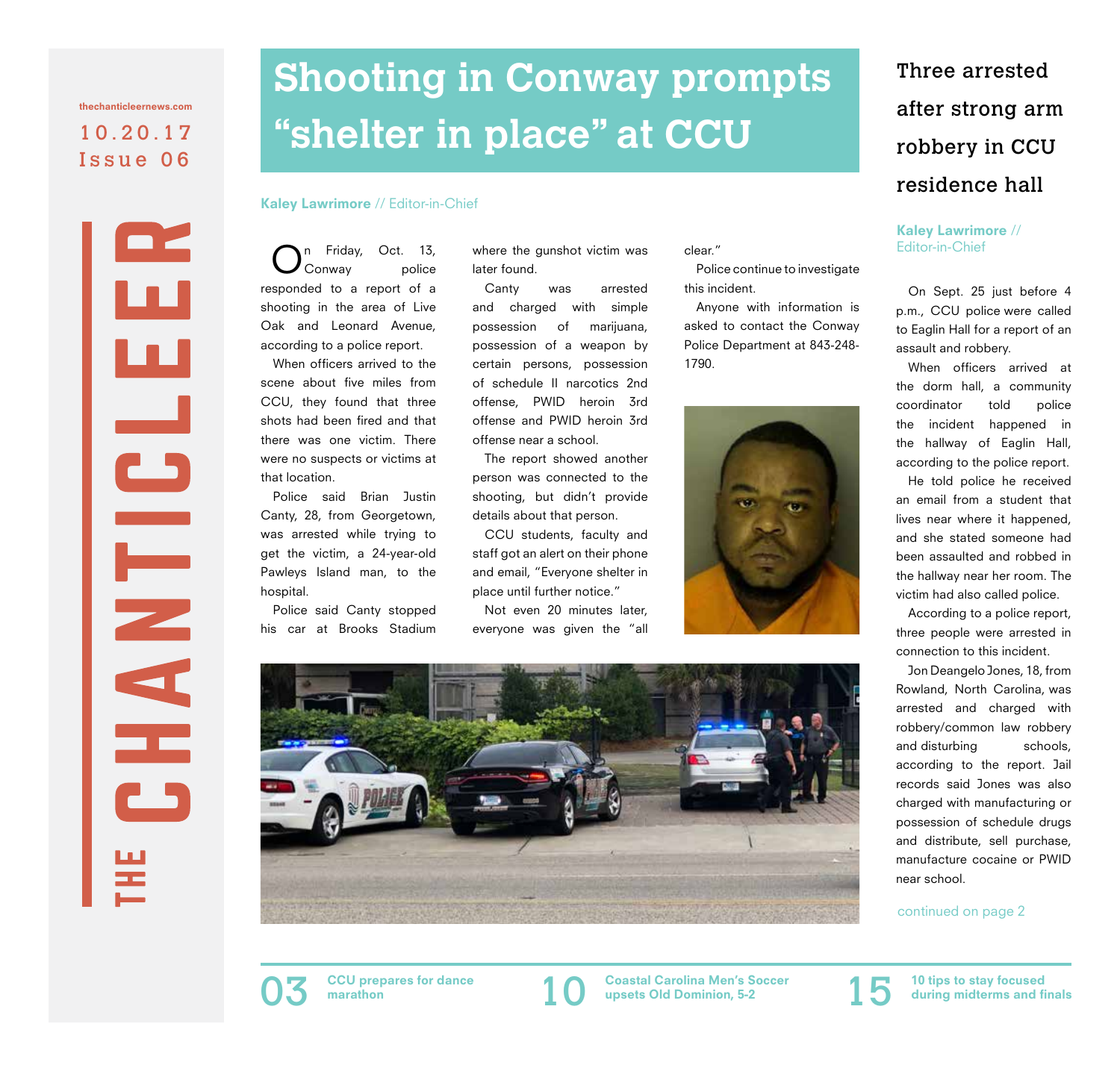# **Police investigating armed robbery near HGTC**

### Kaley Lawrimore // Editor-in-Chief

On Friday, Oct. 13, Conway police responded to an apartment complex near Horry-Georgetown Technical College for a report of an armed robbery.

The police report states when police arrived at University Suites, a victim told them three men

# **Myrtle Beach International gains K-9 unit**

On Oct. 3, the Horry County Police Department announced that the department will now have a new K-9 unit at the Myrtle Beach International Airport. The new addition's name is Bram and is a certified explosive

Bringing Bram to the airport has been in the talks for a while and has finally been brought to life, according to Krystal Dotson, the Public Information Officer for the Horry County

dog. Police.

The process of getting Bram to the airport, Dotson explained, was that they first needed to justify having him. "By having a canine in the airport facility, it would reduce the amount of time to assess a situation, due to not having to wait for an assisting canine to arrive," said Dotson. "A trained canine could clear a large portion of the building within minutes making that area safe." The next step was to get approval from the chain of commands by researching the pros and cons, as well as filling out the paperwork for the

"I believe that if we all come together for the kids, then we will reach the goal," said Filling.

procurement.

### Katelin Gandee // Reporter

Bram's jobs include doing continuous patrols around the airport, as well as the Horry County Department of Airports General Aviation in order to

# **CCU prepares for dance marathon**

### Morgen Cvetko // Reporter

On Saturday, Oct. 21, CCU will be hosting an 8-hour long dance marathon.

The dance marathon is an event which raises money for children in McLeod Children's Hospital in Florence, South Carolina.

The money raised will go toward helping with treatments, buying the latest technology, pediatric research and to ensure all families are taken care of during their child's stay.

The goal is to raise \$55,00 this year in honor of the 55,000 children that receive treatment from McLeod.

Last year, CCU raised \$22,122.99.

"My family has unfortunately been plagued with having cancer," said Balestracci. "I'm just really happy I can in some way contribute.'

> Madeline Filling, one of the people who have worked so hard to make this happen, is sure they will exceed their goals this year.

As of Oct. 16, the event has raised over \$19,000, with it going up every hour.

The children who are being treated at McLeod Children's Hospital are there for a number of reason, ranging from prenatal care, pediatric intensive care, heart and vascular problems and many other unique health issues.

One story that comes from the Florence hospital is that of little Indiana.

Indiana was born with three heart problems, all of which were leading to congestive heart failure, before she was even a year old.

While the doctors did everything they could to avoid

# **CCU students shave their head for cancer**

Kaley Lawrimore // Editor-in-Chief

On Monday, Oct. 9, The Coop Bar and Grill hosted its 2nd Annual Shaving Heads for Cancer event.

About a dozen people had their head shaved in front of an excited crowd all in support of those affected by cancer.

Kelly Kircher was one of those volunteers. He did it for his parents, who both are battling the disease. He said the support from the community has been overwhelming.

"My entire fraternity's here, we've got sorority's here, people who have nothing to do with Greek life who just know about the story are all showing up and coming to support my parents and that really means so much to me," said Kircher.

While his parents knew they were traveling to Conway to watch their son get his head shaved, they had no idea what Kircher and the community really had planned for them.

The community raised over \$1,000 just for the family to help cover medical bills while they undergo chemotherapy.

"I made my mom feel good, I made my dad feel good," said Kircher. "In not only they got money to help them out but also that they have so much support for them."

While the money helped out their family with costs, the event also helped out those still hurting and healing, like Nick Balestracci, who also had his head shaved.

Overall, the community raised over \$9,000 for the event. Twenty percent went to the Kircher family, 20 percent when to the bar owner's nephew, whose mother passed away from breast cancer about ten years ago, and the rest of the money went the Look Good, Feel Better charity.

Tami Fogleman, a local volunteer of the charity, said she was taken aback with all the support she saw and was glad she was a part of this event.

"It just touched me so much to know that these kids really care about this community," said Fogleman. "Women who have been diagnosed with cancer are going through treatment, lose their hair, which is a devastating side effect for them. So tonight, is just about giving back to our community.



# $\sim$  02 // **NEWS** // the chanticle ernews.com **NEWS** 03

came into his apartment demanding their stuff.

A second victim was hit in the face with what is believed to be a gun, according to the report. This is all the information we have.

Updates will be posted to our website.

### Three arrested continued

Kadeem Sadaat Knoll, 19, from Fayetteville, North Carolina, was charged with petit or simple larceny, breaking into motor vehicle, common law robbery, strong arm robbery, manufacturing or possession of drugs, disturbing school and distribute, sell purchase or manufacturing drugs other than crack cocaine or PWID near schools, according to jail records.

Chais Dylan Tolbert, 22, from Fayetteville, North Carolina, was arrested and charged with petit or simple larceny, breaking into motor vehicle, common law robbery, strong arm robbery, manufacturing or possession of drugs, disturbing school and distribute, sell purchase or manufacturing drugs other than crack cocaine or PWID near schools, according to jail records.

This is all the information we have.



#### continued on page 06

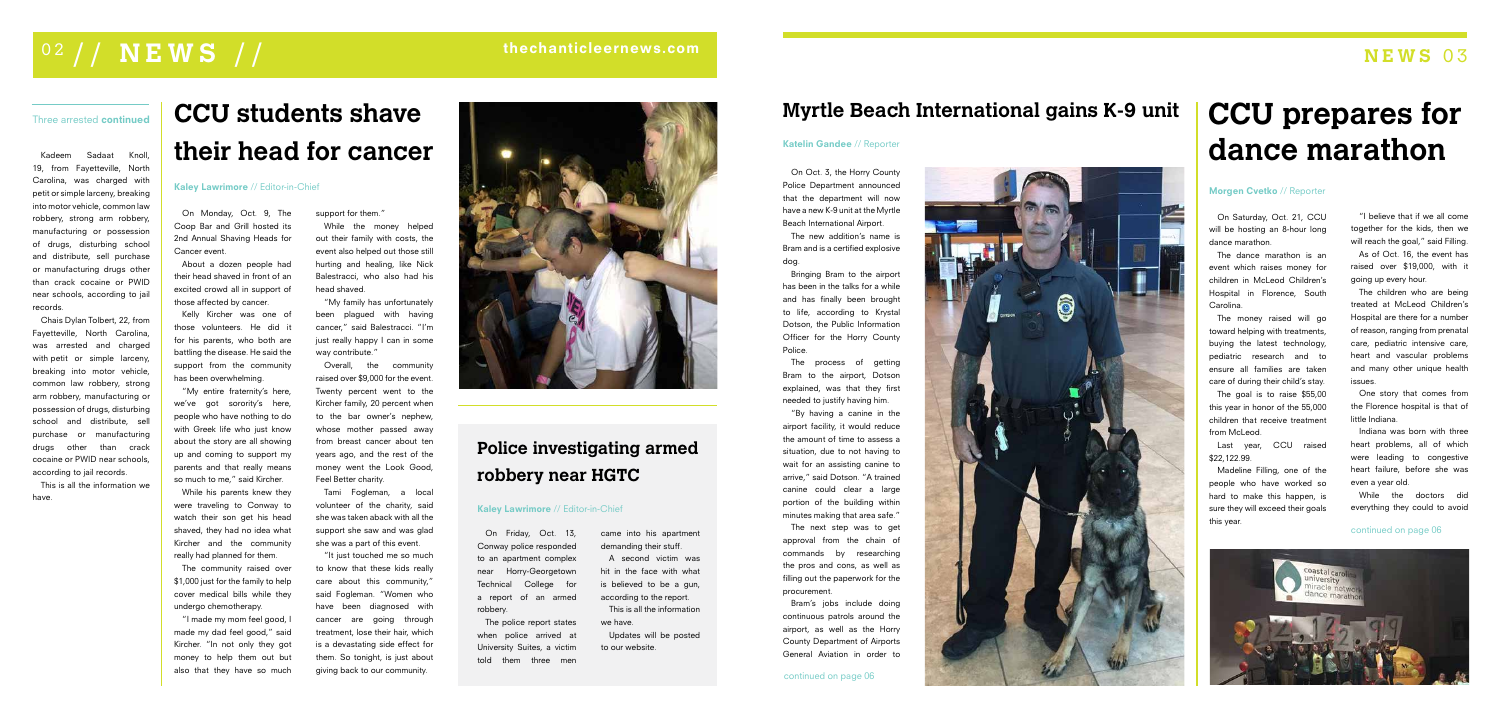# **It's Real; coping with depression**

 $\bigcap_{\text{held a mental health}}^{\text{n Oct.} 12, CCU}$ screening event in the Lib Jackson Student Union

theatre.

The video titled, "It's Real," was shown and starred a former CCU student, Bailynne Miller. Her story with depression, along with other college students across America, were shown throughout the film.

Four years ago, Coastal held the first ever Out of the Darkness walk on campus, which raised \$3,000. Last year, that number reached

\$10,000.

This walk was an extension of the ASFP Myrtle Beach Community Walk held in

2009.

Depression is a topic that should not be avoided, and the growing support for this cause leads us to believe that people are coming forth and expressing their support and understanding, according to Bailynne Miller. She said that anyone can suffer from depression, and this is why "It's Real" had such an impact, because it offers perspective from many different kinds of students.

Miller said people should take away the reality of



depression from the event.

"This video creates conversation by using real people to spread awareness," said Miller. Although the topic of depression can be sensitive and uncomfortable for some people, a conversation about depression is necessary, Miller said.

When a community comes together to show its support, they are creating a community of acceptance, which is important for people suffering from depression.

Miller had only spoken publicly about her fight with depression twice, the second time being in the video.

The first time was with her twin sister, Kelsie, during an Out of the Darkness walk.

# 0 5 / / **CULTURE** / / thechanticleernews.com

While Miller secondguessed herself initially after talking about depression, she is happy she did.

"The video was my second time openly talking about it in public," said Miller. "Even now I think, did I say enough? Did I say too much? Overall I am happy that I was a part of the video."

Miller made it clear that CCU does a great job at showing support, and making sure that each student knows where to go if they need help.

She said that professors at the university are very accepting, and care about their students.

To learn more about way to get help, or find someone to talk to, visit our website.

# Shark Club cleans up Myrtle Beach

### Ian Brooking// Reporter

On Oct. 1, the Coastal Elasmobranch Society (CES), also known as Shark Club, was out at Surfside Beach Pier, walking around the shore and picking up discarded trash as part of their regular beach clean-ups.

 CES has been doing these types of cleanups for four years.

 Club President Cheyenne Cunningham talked about why the club takes part in doing this and the overall goal of the cleanups.

 "We are essentially gathering as a group to participate in beach clean-ups to push for environmental stewardship with pride while we represent Coastal Carolina," said Cunningham. "The visual impact may influence beachgoers to be more cognizant on how they can do their part. The events also push members to socialize with peers who have similar interests. When it all boils down to it, students join organizations to make friends, and I am happy to be a part of that system."

 While CES is more commonly known as Shark Club, the organization focuses on more than just sharks. The definition of an elasmobranch is any of a subclass (Elasmobranchii) of cartilaginous fishes that have

five to seven lateral to ventral gill openings on each side and that comprise the sharks, rays, skates and extinct related fishes.

 And while the organization does study and bring awareness to the conversation of such creatures, Cunningham says that there is more to the club than meets the eye.

 "Don't let the nickname 'shark club' be deceiving," said Cunningham. "We love sharks, but we as an organization focus to spread awareness to inspire ocean conservation on a broad spectrum."

 CES takes part in a wide variety of events in the community to raise awareness about the ocean and the creatures that call it home. Last spring, group members gave a presentation at Carolina Forest Elementary School.

"Local elementary school outreach programs, Aquarium trips, boat trips with Dr. Dan Abel and maintaining ties with the Bimini Biological Field Station are a few highlights take pride in," said Cunningham.

 The club is always looking for members to join and share passion with shark and ocean conservation.

# 0 4 **NEWS**



# **Wallaby banned, decision retracted**

#### Katelin Gandee // Reporter

The infamous CCU wallaby is allowed on campus again, but not before t-shirts were made to protest a decision by the University.

The wallaby, Boomer, belongs to Nick Muti and the pair has been gaining a lot of attention on Instagram.

With over 730 followers on the social media site, Boomer has become a new "mascot" to the students of CCU with appearances at places like The Coop Bar and Grill and around campus.

Boomer and Muti, however, gained more attention than anticipated. CCU's Accessibility and Disability Services (ADS) informed him that Boomer was no longer allowed in classrooms or on campus at all since the wallaby wasn't a service animal.

While service animals can only be dogs, or in very limited cases a miniature horse, Boomer is a campaign animal which falls into a different category.

Muti understood why Boomer wasn't allowed in classes, but found an issue with why he couldn't bring his pet on campus at all.

Muti took to Boomer's Instagram to protest while researching the University's

rules of having animals on public campuses.

"If people from Coastal Club could walk their dogs on Prince, why wasn't I allowed to have Boomer," Muti said. "I understand he's not allowed in classrooms but why not on Prince Lawn?"

While waiting to meet with the University about the policy he researched, Muti created t-shirts that read "Free the Wallaby" on it.

CCU follows the national ADS rules, which allow for service animals to be a dog, or miniature horse in certain cases. It also says companion animals didn't have to be a specific animal.

On Coastal's website, the only rules for companion animals is for those who are living in University Housing. These rules state that the animal is allowed in the residence hall and around, but nothing about the animal not being allowed on Prince Lawn.

While there are rules about service animals on the website, there is no restrictions listed on those who are not.

When Muti spoke with the University again, they agreed that Boomer could be in public place, like Prince Lawn,

but could not be inside the buildings.

Muti had already committed to selling t-shirts to support Boomer, but after the decision was made in his favor, he decided to do something different with the money.

"I had already ordered the shirts when I was told he was allowed on campus," said Muti. "I thought I'd just go ahead just to raise awareness about everything, and the money could go to a good cause."

Muti chose to donate the proceeds to St. Jude Children's Hospital when he first got Boomer, they would take trips to a hospital in New York to train.

The Chanticleer reached out to Accessibility and Disability Services at CCU in order to get more information about Muit's case.

However, they would only respond by saying they follow the ADS and that their only area was service animals and companion animals in University Housing.

We're working to learn more. If you would like to buy a Free the Wallaby shirt, visit our webiste.

### Jason Renne // Reporter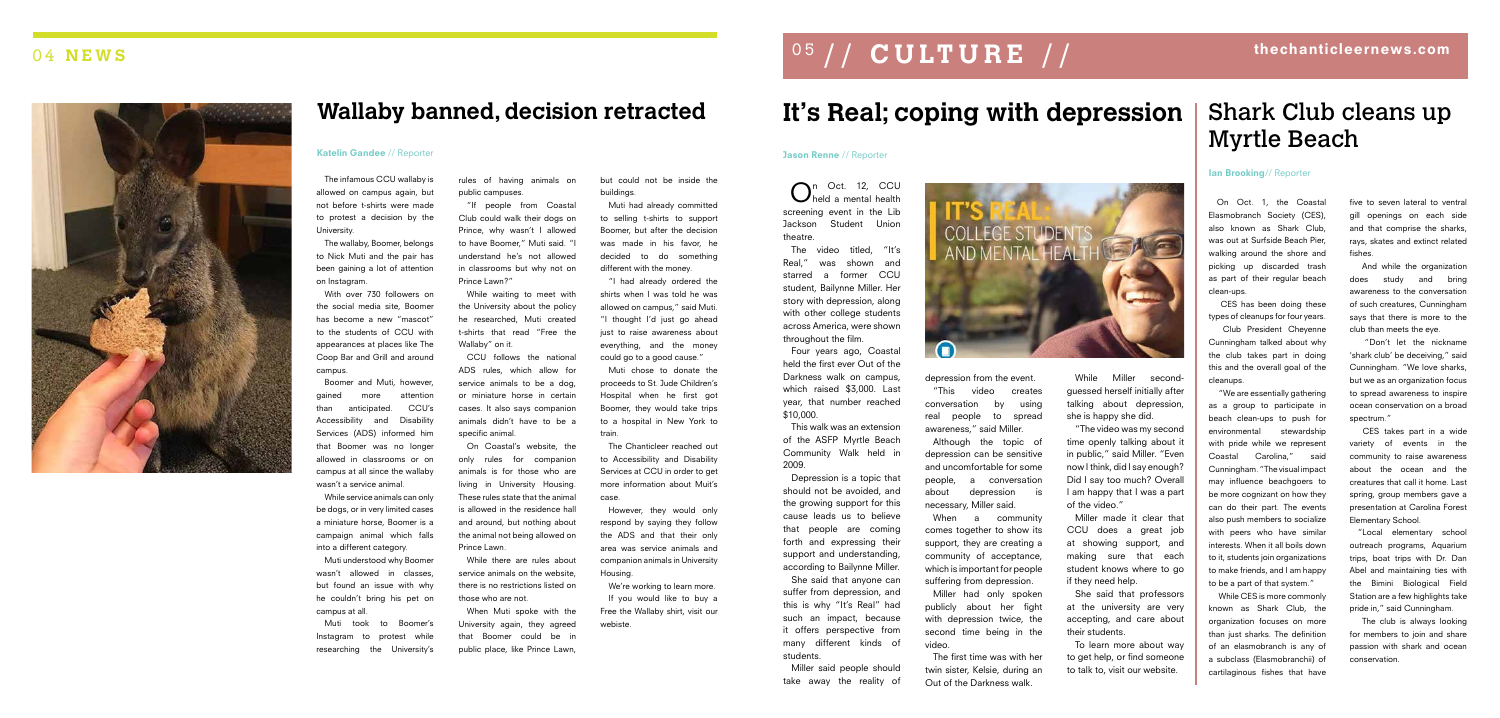# **Kindness Rocks Coastal**

#### Kaley Lawrimore // Editor-in-Chief

On Oct. 10, rocks were distributed around campus for students, faculty and staff to find. The purpose of the Kindness Rocks project is to brighten someone's day, according to Jillian Tungett, the CCU bookstore manager.

"It's just something to actually pick up and either smile or nod, but I think it's more so for us, just to get the word out that you can do random things," said Tungett. "You don't need to know that person in order to try to make their day a little better.

This round of rocks that were passed out were created by a group of students who came into the bookstore for their VIP event Oct. 5. Once the rocks are found, they are supposed to be redistributed somewhere else on campus for someone new to find.

"We had a table set up and we had about 20 to 25 students that just randomly came in and painted whatever they want on the rocks," said Tungett. "Then we agreed we would distribute them around campus."

She said the initiative is similar to the "pay it forward" one some will experience in fast-food drive thru lines. It's also something she picked up from her childhood.

"My mom also told me that if

you smile at a stranger, it could be the only smile that they get every day," said Tungett.

She said the idea has been passed around all the bookstores in the nation and some other universities are taking part in the project, too.

> Coastal Carolina<br>
> Ctraveled to Jonesboro, Arkansas, this weekend in a SunBelt matchup against the Arkansas State Red Wolves. Unfortunately, the Chanticleers fell short to the defending SunBelt champions at Centennial Bank Stadium.

The feedback from the Coastal community has been positive, thus far.

> Ark. State's quarterback Justice Hansen started their opening possession off with a touchdown to Chris Murray. It was 7-0 with 8:58 left in the first quarter.

"Everybody from the grounds and maintenance people here like the idea. The counseling center really likes the idea, so we've had a lot of positive feedback about it," said Tungett. "Everybody was definitely for it here on campus."

> Dalton Demos finished the drive off with a rushing touchdown. His third of the season, his first since the Chanticleers' opening game. The score was tied 7-7 to start second quarter.

Tungett said the bookstore has all the materials to make the rocks for those interested to lending a hand to the Kindness Rocks project.

"We actually opened it up to all the big groups on campus, so if anybody wants, we already have all the material," said Tungett. "We already have the tables, the pens, the markers, the rocks, the whole 9-yards."

Tungett only asks that the rocks not be placed in the grass, but somewhere that other people can find it easily. They would also like the rocks to stay on campus for all the students, faculty and staff to enjoy, but

there isn't a restriction on where they can be redistributed.

To learn more about Kindness Rocks and to get in on the fun, visit our website.



# **Chanticleers fall to Arkansas State, 51-17**

The loss puts the Chanticleers at 1-5 on the season and 0-3 in conference play. This is the first time that the program has faced a five-game losing streak.

Coastal started the game with the ball and on opening possession, Osharmar Abercrombie had a 55-yard run to the 20. After getting to the nine, Coastal had to settle for a 25-yard field goal, which they

surgery for Indiana, at just around 5-months-old, she went in for heart surgery.

missed.

Akilah Stroman // Reporter



After both teams punted, Tyler Keane had completions to many players. A completion of 33 yards to Omar Black, 12 yards to Ky'Jon Tyler and another one of 10 yards to Tyler. After a pass interference call, Abercrombie carried the ball for five strong yards to Ark. State's

one-yard line to end the first

quarter.

Myrtle Beach International gains K9 continued

> The rest of the game, Ark. State would capitalize their next two drives. Hansen to Blake Mack for a 10-yard touchdown reception put the Red Wolves up 14-7.

> After Coastal was forced to punt, the Red Wolves came down the field and after a stop from the Coastal defense, the

Red Wolves were forced to kick a 20-yard field goal. The score was 17-7 going into halftime.

A 17-yard pass from Hansen to Dijon Pascal gave the Red Wolves a 24-7 lead to start the second half. After a Keane injury in the first half, Kilton Anderson would be the quarterback for the second half.

The Chanticleers did nothing on their drive and was forced to punt. Blaise Taylor returned a punt for 50 yards to Coastal's 25. Defense was able to hold up and force a 22-yard field goal. The Red Wolves stretched their lead to 27-7.

After a missed 45-yard field goal by the Chanticleers, Hansen threw to Kendrick Edwards for an 18-yard run, and put the Red Wolves up 34-7 with just under three minutes left in the third quarter.

Early on in the fourth after an Ark. State punt, Anderson threw to Chris Jones for a 51-yard touchdown. The extra point was good, leaving the score 34- 14 with 12:48 left in the game.

Not fazed by the Chanticleers, Hansen threw his fifth touchdown pass to Mack. A 23-yarder that put the Red Wolves up 41-14.

Even Rabon for the Chanticleers and Sawyer Williams for the Red Wolves both traded field goals and the score was 44-17.

A fumble by the Chanticleers gave a score for the Red Wolves' defense. Ronheen Bingham scooped the ball and returned is 28 yards to give us the final score of 51-17.

Keane finished 8-of-13 for 98 yards. Anderson finished with 133 passing yards. Black led the CCU receivers with 88 yards and Jones finished with 75.

Ark. State's Hansen threw five touchdowns, was 24-for-37 passing for 286 yards. He also added nine rushes for 68 yards.

The Chanticleers travel to Appalachian State on Oct. 21. Kickoff is set for 3:30 p.m.

The doctors were able to fix all three problems and she recovered fully, but this is just one story out of thousands from Florence.

While it is too late to register for the event, there are still ways people can donate and dance.

Those interested in donating can purchase a guest pass, which is \$5 per hour, until the last two hours—then they will go up to \$10 per hour.

The event starts at the Williams-Brice building at CCU at 10 a.m. and continues until 6 p.m.

### CCU prepares for dance marathon continued

deter any criminal activity.

The trainer who trained him to detect the explosives selected Bram for the job—the dogs are chosen based on their drive for

completing their tasks.

While Bram is the only official fulltime K-9 unit in the Myrtle Beach airport, there are several other dogs training in the facility.

The Horry County police have another explosive dog that assists with securing the facility and SLED has two canines that are training but assist in the facility.

There are rotating shifts for the unit to optimize the coverage and security in the airport.

Having the K-9 unit at the Myrtle Beach airport will provide another measure of safety, according to Dotson.

"As the number of

passengers at the Myrtle Beach International Airport continues to increase, the addition of the K-9 unit will enable our officers to continue providing the highest level of safety and security to the traveling public and our employees," said Dotson.



# 0 7 / / **SPORTS** / / thechanticleernews.com 0 6 **CULTURE**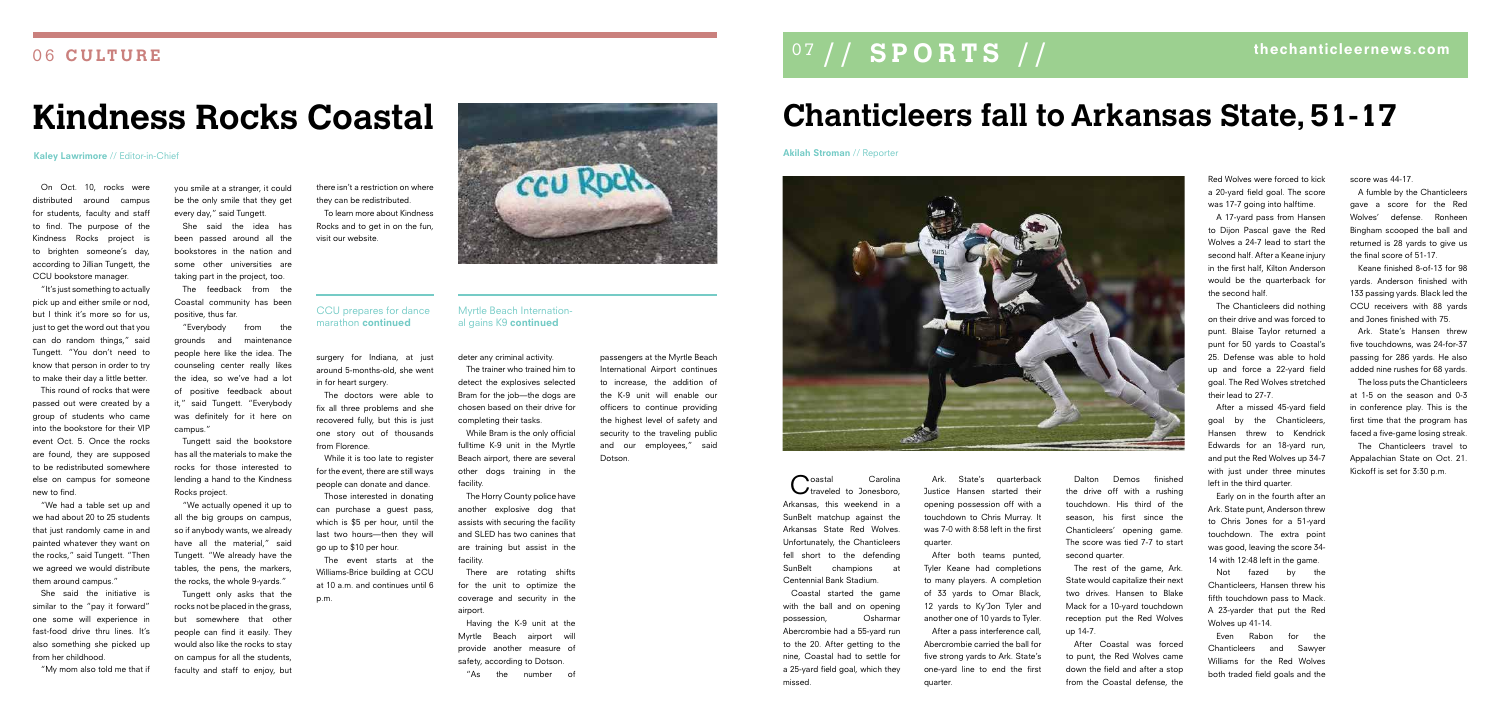# **SPORTS** 0 9

# **Coastal Carolina looks to get first win over Appalachian State**

### Ian Brooking // Reporter

After a 51-17 loss on the road to Arkansas State on Oct. 14, the Chanticleers are facing something they have never faced before—a five-game losing streak,

While the stat sheet made it look like it was a rather close game, the score line told another story. The Red Wolves had three more first downs than Coastal and only had 47 more yards than the Chanticleers. Not only that, there was only one turnover for the Chanticleers which lead to an Arkansas State touchdown.

The passing game is showing some improvement. Junior quarterback Kilton Anderson continued on page 11 **quarterback Kilton Anderson** seasons since 1981 and 1982. Chanticleers in the second half the half and into regulation. Chanticleers in the second half the half and into regulation.

All of this begs the question: what happened?

It was the third downs. Arkansas State went 9 of 15 on third downs while the Chanticleers only went 3 for 11. Coastal has gone 25 for 73 on third down conversions this year, a 34 percent conversion rate. In the first six games last season, the Chanticleers had a 38 percent conversion rate, going 25 of 65.

The offense needs to do one of two things, either get better on third downs or don't put the team in that situation as much.

showed great promise this week, throwing for 133 yards and a touchdown.

However, the team needs some sort of spark this weekend as they go take on former FCS powerhouse, Appalachian State.

Appalachian State won three straight FCS National Championships from 2005 to 2007. During that 2007 season, Appalachian State pulled off the biggest upset in college football history, beating the fifth-ranked Michigan Wolverines in Ann Arbor at "The Big House" by a score of 34-32.

Henderson was the 203rdpick in the 2017 NFL Draft in the sixth round by the Denver Broncos and has been making regular appearances on special teams

> Appalachian State has been in Coastal Carolina's shoes before. In their first year in the Sun Belt, the Mountaineers started 1-5 but eventually turned things around and finished in third place in the Sun Belt standings with a 7-5 record.

Appalachian State is one of, if not, the toughest opponent Coastal Carolina will play all season. The history of Appalachian State is much like the history of Coastal, lots of wins and conference titles with barely any losing seasons.

In fact, App State has not had back-to-back losing seasons since 1981 and 1982.

Since that 4-7 season in 1982, App State has only had three losing seasons. App State has had eight 10-plus winning seasons since 2003, the year in which Coastal played their first season of football.

App State has been averaging 396 yards per game. The Coastal Carolina defense has given up 401 yards per game and that needs to end this week. The defense needs to put up a performance of a lifetime in order to stop the team that was picked to win the Sun Belt.

The Chanticleers last faced off with the Mountaineers in 2012 when they fell 55-14 in Boone, North Carolina.

Coastal is 0-3 against the Mountaineers, first playing in 2005 when the Chanticleers traveled to Boone and lost 30- 3. The teams would meet up a year later in Coastal's first ever FCS playoff appearance, falling to the Mountaineers 45-28.

Freshman forward Mackenzie Gibbs wasted no time in the second half in trying to get the Chanticleers ahead within the first minute of the half, but her header shot went just wide.

The Chants will hopefully end their losing streak and nab their first win over the Mountaineers on Saturday, Oct. 21 in Boone, North Carolina.

# Henderson returns to Coastal Carolina

#### **Ian Brooking // Reporter**

Former Coastal Carolina running back De'Angelo Henderson returned to campus during family weekend and made an appearance at the Coastal Carolina football game against Georgia State game on Oct. 7.

Henderson talked about what it was like to be back.

"It is an absolute blessing to be back here," said Henderson. "It's so cool to see the new stadium and how everything is going with the program. To see new guys step up in new roles, it's just amazing."

Henderson talked about what it has been like in the NFL and out in Colorado.

"My experience so far has been everything I have expected it to be," said Henderson. "It has been fun, and it has been humbling. The fans out there in Denver are awesome. The atmosphere out there is beyond anything I had experienced in college. You have 80,000 people out there screaming and wearing orange. The fans out there are loyal, and

The biggest matchup is the Chanticleers' date with the Wake Forest Demon Deacons, which will be played on Dec. 18 in the HTC Center.

the fact that they are there is all that matters."

While in the regular season Henderson has been limited in touches, the former Coastal legend definitely made a name for himself during the preseason games.

did provide us scoring, but Shivaughn Wiggins was an incredible point guard. You had Colton Ray-St. Cyr with his defense and Michel Enanga coming off the bench. Those are pieces you can't replace. We have to move forward."

In the very first preseason game of 2017 against the Chicago Bears, Henderson broke free and scampered 41 yards to the house to score the winning touchdown.

Henderson talked about what that moment was like for him.

"That was a great moment for me," said Henderson. "They tried to take me out the play before and when they threw me back in there I told myself that I had to make a play here. It was close to the end of the game, all tied up, something had to happen, so why not me? They called a draw play, and I just had to make something happen."

Henderson talked about why he chose to come back to Coastal during his bye week.

"Why not?" he said. "This is home. I was at my high school down in Summerville yesterday to give a pregame speech to the guys. Why not come to

## Coastal Carolina falls in heartbreaker to South Alabama

#### Ian Brooking // Reporter

Coastal Carolina women's soccer fell to South Alabama on Sunday, Oct. 15 by a score of 2-1 in overtime at the CCU Soccer Complex.

The Chanticleers looked as if they would get an early goal in the 11th-minute, but senior forward Daniella Famili's shot was saved by the South Alabama goalkeeper. Famili would try for goal again just three minutes, but her shot was

saved again.

South Alabama nearly broke the nil-nil deadlock in the 20thminute but Rio Hardy's shot hit the crossbar and was cleared by the Chanticleer defense.

Junior midfielder Brooke Horist nearly found the back of the net with less than 10 minutes to go in the first half, but her attempt was blocked by the South Alabama defense and the score would remain 0-0 going into the half.

The South Alabama offense kept freshman goalkeeper Rylee Atteberry and the Chanticleer defense on their toes, registering three shots in a 10-minute span. The Jaguars would go on and outshoot the Chanticleers in the second half



#### by an 8 to 6 margin.

South Alabama's Hardy had been a nuisance all game for the Chanticleer defense, and the forward finally broke through and scored in the 70th-minute, putting the Jaguars up 1-0 with less than 20 minutes to spare.

Coastal Carolina instantly responded as Famili was taken down in the box and the senior scored from the spot in the 73rd-minute, tying things up.

It was Famili's ninth goal of the season.

The final 10 minutes of regulation was a difficult one for the Chanticleers as the team saw sophomore defender Kylie Bostick get a red card in the 84th-minute, putting the team a man down for the remainder of the half and into regulation.

Bostick will have to miss the next two games.

In overtime, the Chanticleers struggled to string passes together and force a winning goal. After a miscommunication in the midfield, the Jaguars pounced on the loose ball and scored on the breakaway in the 97th-minute, sealing a 2-1 victory.

The loss puts the Chanticleers at 9-6-1 on the year and 4-4-1 in conference play.

The Chanticleers will host South Carolina State on Tuesday, Oct. 17 for their final home game of 2017. The team will honor their two seniors, Daniella Famili and Brenna Leftwich.

Kickoff is set for 6 p.m.

# **Coastal men's basketball sets sights on postseason**

### Ian Brooking // Reporter

On Sept. 28, the 2017- 2018 Coastal Carolina men's basketball schedule was released, giving fans their first look at the tough competition the team would be facing in the new season.

Head Coach Cliff Ellis gave his thoughts on the schedule.

"Our schedule is extremely tough," said Ellis. "After we take an extended trip to Texas, we are going to play a tournament in the Bahamas. That is going to be a tremendous test for us. We have some exciting home matchups when we get back."

"Without question, that is a huge matchup for us," said Ellis. "That is the highlight of our schedule."

The team will look very different this year after losing some talented players from last season, the biggest being Elijah Wilson. Wilson finished his career in third place on the Coastal Carolina all-time leading scorer's list.

"We didn't just lose Elijah, we lost some important pieces to our team," said Ellis. "Elijah

There is only a week-long break between the Chanticleers final non-conference game, and their conference opener against Texas-Arlington on Dec. 29 at the HTC Center.

After being in the Sun Belt Conference for a year now, Ellis talked about what it is like to compete in this new conference.

"Our conference schedule is two and a half months of rigorous travel," said Ellis. "It will be a challenge but overall, it is a pretty tremendous schedule."

There are several new faces this year for fans to get to know. There are five new members of the team suiting up for the Chanticleers in the new season.

Matt Lindsay, a native of North Myrtle Beach, is one of those five new faces, and Ellis had nothing but praise for the junior.

"[Lindsay] is a very pleasant

## 0 8 **SPORTS**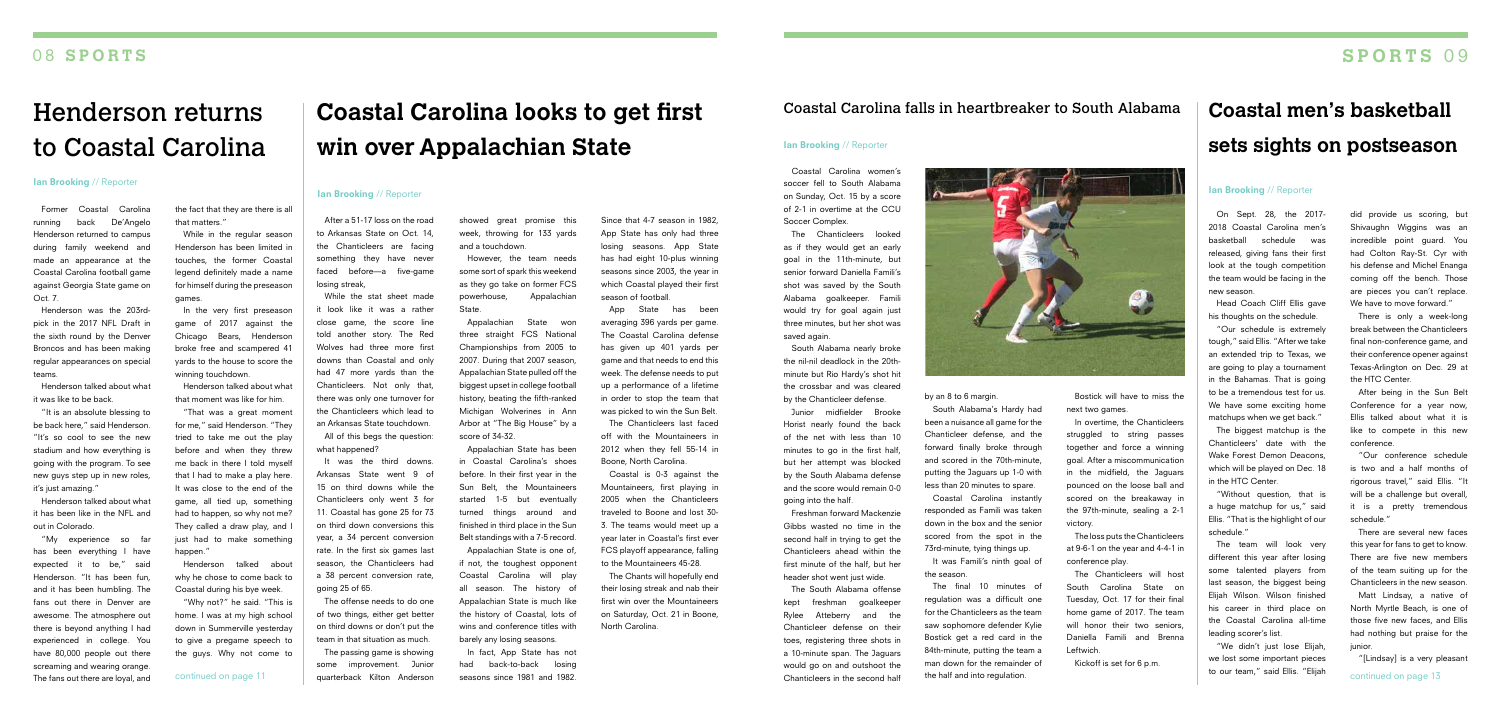CU women's volleyball<br>
Oplaved Appalachian Appalachian State twice on the second weekend of October, winning

both times.

The first set of games happened on Oct. 13 in Conway. The Chanticleers beat the Mountaineers 3-1. They then traveled to Boone, North Carolina, on Oct. 15, to play again, beating them for a second time 3-2.

Their first game against the Mountaineers, the set scores ended up being 25-17, 22-25, 25-20, 25-21. The Chanticleers had 62 kills, 3 aces, 86 digs and

7 blocks.



Leading the Chanticleers in kills was Leah Hardeman with 30, Hardeman also had 12 digs and 4 blocks. Following Hardeman was Kinga Windisch with 13 kills and 13 digs.

Hardeman moved into second-place in the Coastal Carolina all-time kills list.

The Chanticleers almost lost the second game against the Mountaineers, with the set scores being 23-25, 22-25, 27- 25, 25-21, 15-13.

The Chanticleers lost the first two matches but came back in the third game taking the game to five sets to win yet again against the Mountaineers.

The Chanticleers ended the night with 79 kills, 4 aces, 78 digs and 13 blocks.

Leah Hardeman again led the team with 25 kills, 15 digs and 4 blocks.

Kinga Windisch followed behind with 17 kills, 7 digs and 3 blocks. Sydney Alvis lead the team's aces with two out of the four, as well as having 29 digs.

These two matches mark the second week in a row the Chanticleers have gone undefeated, winning the last four games they have played.

If the Chanticleers keep practicing and preparing, as well as making sure they don't



get too comfortable with their winnings, maybe they'll go on to a third week streak of wins.

The Chanticleers play again on Oct. 20 against University of Louisiana Monroe in Monroe, Louisiana, then again Oct. 21 against the University of Louisiana-Lafayette in Lafayette, Louisiana.

They will be back at home the following weekend playing Troy University on Oct. 27.

# 1 0 **SPORTS SPORTS** 1 1

# **Coastal Carolina upsets Old Dominion, 5-2**

Coastal Carolina men's soccer took down the 18thranked Old Dominion Monarchs 5-2 on Saturday, Oct. 14, in Norfolk, Virginia.

Senior forward Martin Melchor got his first hat trick in his Coastal Carolina career, scoring three of Coastal's five goals of the night.

Melchor talked about what it was like to get his first collegiate hat trick.

> "Louis' influence unmatched," said Melchor. "He helps maintain a balance on our team both defensively and on back in November 2014.

"Getting a hat trick is a special feeling whether it's against a ranked opponent or in a pick-up game," said Melchor. "It was my first college hat trick, so that made it even more special. In the end, it's just great to know that it helped the team to get a huge win on the road."

Melchor wasted no time getting the scoring underway, finding the back of the net in the 2nd-minute.

Coastal then added another in the 14th-minute as junior midfielder Romario Piggot netted his third goal of the season.

The Chanticleers went into the halftime break with a 2-0 lead over a top 25 opponent.

**Katelin Gandee** // Reporter **Coastal?** This place got me to where I am at. I am forever grateful to this university. wanted to come back here to show my face, to show my love and show my support."

> Henderson is Coastal Carolina's leader in rushing yards (4,635), rushing touchdowns (58), points scored (386), rushing attempts (721), average yards per rush (6.43), most 100-yard rushing yard games (25), average rushing yards per game (92.7), all-purpose yards (5,556) and all-purpose yards per game  $(111.1)$ .

The Chanticleers were hoping to not have what happened in their matchup against ODU last season. The Monarchs had a 2-0 lead with over 10 minutes to play, and then the Chanticleers stormed back to win 3-2 over the Monarchs.

It seemed as if that was going to happen as the Monarchs got on the board two minutes in, scoring from a penalty kick. Old Dominion would then tie things up just before the 70th-minute.

Melchor gave his thoughts as to what was going on in his head when the Monarchs grabbed an equalizer.

"They were gaining momentum and all I thought about was looking for an opportunity to at least get a shot on goal to get us back in the game," said Melchor. "I was fortunate enough to have the shot that got us back in the lead."

It didn't take long for Coastal to regain the lead, and Melchor would grab his second goal of the night just five minutes later, belting a rocket of a shot into the net, making it 3-2 Coastal.

Senior forward Louis Dargent got his first goal of the season in the 89th-minute, giving the Chanticleers a 4-2 lead with barely two minutes to spare.

Dargent had missed the first eight games of the season due to injury but has definitely made a significant impact on the field in his last four games.

Melchor talked about his teammate's impact on the team since he's been back.

the ball. He gives us so much confidence in the midfield." Melchor would complete his hat trick just 41 seconds later, sealing the Chanticleers 5-2 win

over Old Dominion.

### **Ian Brooking // Reporter**

This was the most goals scored by the Chanticleers all season, and the first time the team had surpassed five goals since defeating former Big South opponent Longwood 7-0

It was the first time since September 2015 that the Chanticleers defeated their opponent by more than three goals.

Melchor talked about what the post- match speech was like from head coach Shaun Docking.

"Coach was pleased with the performance, but we all know it is just a small indicator that the work we've been putting in is coming together, and there's no room for easing off," said Melchor. "Especially leading up to a road game at Maryland."

The win puts the Chanticleers at 6-6-0 on the year, and the team faces a tough challenge on Friday, Oct. 20, as they travel to College Park, Maryland to take on the number two team in the country, the Maryland Terrapins.

The Chanticleers return home to take on William & Mary on Oct. 24. Kickoff is set for 5 p.m.



# CCU volleyball beats App State

Henderson also holds the NCAA Division I record for consecutive games with a touchdown (35).

### Henderson returns to Coastal continued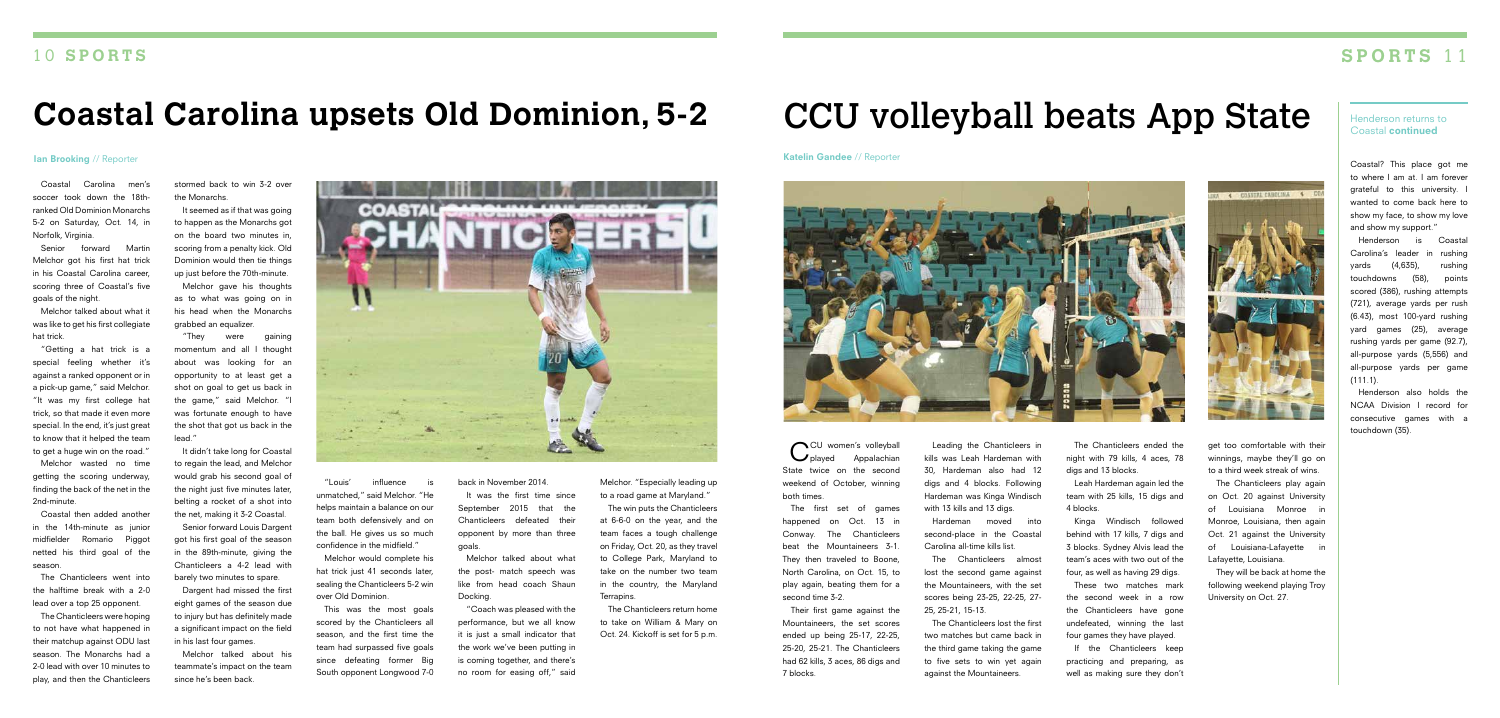# Player Profile: **Digging deep with Leah Hardeman**



On Oct. 13, senior outside hitter Leah Hardeman recorded 30 kills in a match win over App State, climbing her way into second all-time in career kills in Coastal Carolina history.

However, as a student athlete, Hardeman wants students to know that she is just like anyone else. Hardeman opened up about what she likes to do in her free time.

"I have a dog, so I like to take him out for walks," said Hardeman. "He doesn't get to go out as much because I don't have a lot of free time, so when I do take him out, we play and walk for a really long time. I sometimes do arts and crafts with my boyfriend or watch movies. I typically try to do something that isn't related to school or volleyball because those are the two things I am always doing."

Hardeman also likes to cook and try new recipes.

Hardeman was originally going to attend Auburn University, as current Coastal Carolina Volleyball coach Jozsef Forman was coaching at Auburn at the time. But, when he came Coastal, Hardeman followed.

Hardeman, the 2017 Sun Belt Conference Preseason Player of the Year, is one of the most decorated athletes in Coastal Carolina history. She has won Player of the Year three straight years and Freshman of the Year. She also has been given 12

In years past, as well as

#### Ian Brooking // Reporter

this season, the roster for the women's volleyball team has several international players. Hardeman talked about what it is like to have so many different cultures on the team.

"Our coach definitely tries to give us a little insight of his Hungarian culture," said Hardeman. "We were at his house the other day, and we had goulash. Our teammates would bring over chocolates or make crepes and some will wear traditional clothing. They won't force it on you, but they'll definitely answer any questions we have about their cultures and express and explain them to us as best as they can."

While there are five new players, Trevion Brown is the only freshman on the roster. Coastal did have some talented freshman coming in this season, but because they did not meet Coastal's academic requirements, they

Hardeman is an exercise and sports science major and hopes to eventually get her Master's.

"Right now, I am thinking about going for something in physical therapy," said Hardeman. "I am also thinking about becoming a physician assistant."

weekly conference awards.

With all the accolades, Hardeman doesn't pay much attention to them, but they are important to her.

"Beating a record of mine that I had previously set is not a huge goal for me," said Hardeman. "My goal is make myself better. Beating myself is a challenge. The records and the awards are nice, but the thing I like strive for is a record or award that I have never gotten before. It is definitely rewarding because my mom brings them up to me, and I play for mom. So, when she brings them up, it is very reassuring and more cool."

As a student-athlete, Hardeman does think that the life she has chosen is tough and challenging, but she wouldn't change it for anything.

"I have no regrets on becoming a student-athlete.' said Hardeman. "While I have lost some friends along the way because my schedule was too much and I missed out on signing up for some interesting clubs, there is still time here at Coastal, and I have made several friends through the athletic department here and at other schools."

## 1 3 **SPORTS**

surprise," said Ellis. "He is a walk-on and is just tremendous. He has a really high basketball IQ, and he is showing he belongs

here."

Ellis elaborated on "We had several guys that basically did not get admitted to school," said Ellis. "They were NCAA eligible, but not

couldn't play. that situation. Coastal eligible. It is move forward."

what it is, and we will Coastal opens

the season against Piedmont International on Nov. 10. With a win against Piedmont, it will be Cliff Ellis' 200thcareer win here at

Coastal. him.

Ellis talked about what that type of milestone means to

LiveWell  $@CC1$ 

> **FOLLOW US ON** SOCIAL MEDIA!

> **@LivewellCCU**

JA

"To me, it has always been about the players," said Ellis. "Whenever I am asked a question about wins, I will go and say that is really about the players. It has always been about the players because they were the ones out there on the court and getting the

Coach Ellis is the winningest coach in the state of South Carolina. In his time at Clemson, Ellis went 177-128 and, here at Coastal, Ellis has gone 199-129, putting him at 376-257 overall as a coach in the state of

South Carolina.

The team hopes to be making a fifth straight postseason, and their seventh postseason appearance in eight

seasons.

The team opens up their season on Nov. 10, but fans can meet them at HOOPLA 2017, which will be Thursday, Oct. 26. The time for HOOPLA has yet to be

announced.

### Coastal men's basketball sets sights on postseason continued

wins.'

# 1 2 **SPORTS**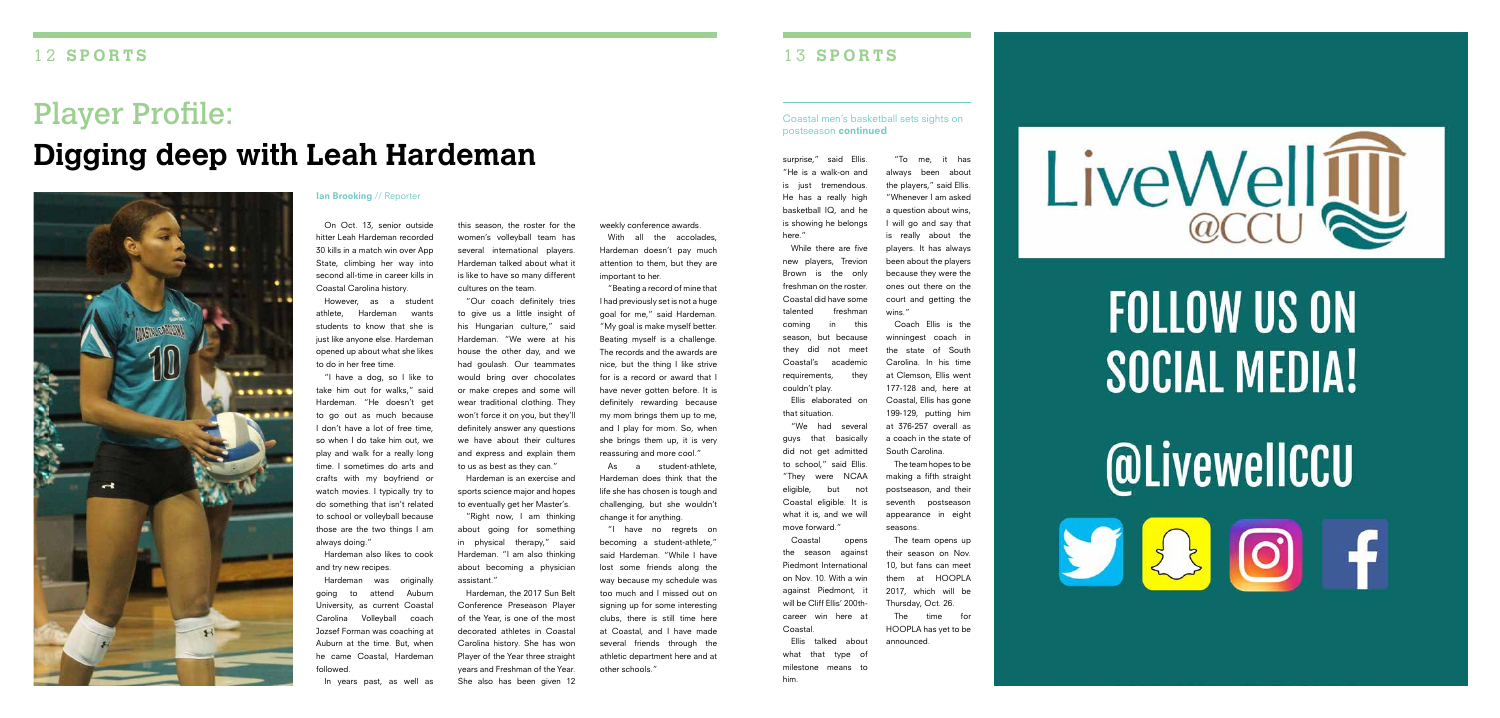The deadline for the next<br>
round of applications to become an orientation leader is set for Oct. 24. Orientation leaders, also known as O-teamers, are responsible for introducing new students to the Coastal Carolina campus.

The process to become an O-Teamer starts with an application followed by an interest session that each applicant has to take. Once the sessions are complete, there are group interviews that could potentially lead to the final oneon-one interview.

Current O-Teamers discussed their experiences thus far in their position and what drove them to become a part of the team.

Taylor Moon, a senior at Coastal Carolina University, explained why she applied to be an O-Teamer in her junior year.

"I applied to be an O-Teamer because I wanted to share the positive experiences I've had at this University and I wanted to have a positive impact on students," said Moon.

Coming from the College of Charleston, Moon found a home in CCU because she felt like she belonged here.

"Coastal has had a lasting impact on my life," said Moon.



"I wanted to show students it can have one on theirs too."

Noelle Noble, a junior at CCU, talked about how this position has changed her.

> Strohl agreed by stating, "You learn so much about your university and who you are as a person. It may seem tough or stressful at first but the end product is so worthwhile."

For more information on becoming an orientation leader, visit the orientation section located on Coastal Carolina's website

"Mostly I have grown as a person individually, going from being very shy and barely being able to speak in front of others, to now being an outgoing person that I couldn't picture myself being last year," said Noble.

Another student who has grown from this experience is Jacob Strohl, a senior at CCU.

Strohl said, " I looked into what it actually meant to be on the O-team and saw it as an amazing opportunity for me to grow as a person, meet tons of new friends and welcome new people to one of the places I love the most: Coastal."

These O-Teamers gave some advice for the students who are considering becoming an

# Get on the O-Team

#### Alisha Petrizzo // Reporter

# 1 4 / / **OP-ED** / / thechanticleernews.com

O-Teamer.

"To other students who are interested in applying: DO IT. Seriously," said Moon. "I was skeptical in the beginning of my process but I'm so glad I did. It takes a lot of time and emotional dedication, but it is so worth it."

One last piece of advice came from Noelle Noble when she said: "If you are interested or even unsure just give it a shot, you have nothing to lose."

CCU celebrated National Coming Out Day by hosting a well-known author in the gay romance genre, K. Sterling.

Sterling has self-published over 30 novels and can be found on Amazon. One of her most successful novels, "Hide and Keep," is about a passionate relationship between Detective Lane West and Dr. Aiden Sharp.

Regardless of the genre of her writing, Sterling is happily married to her husband. She is an ally to the LGBTQ+ community and uses her novels to educate her audience to LGBTQ+ issues.

According to Sterling, "Gay erotica can change the world."

## 5. FIND TIME FOR **YOURSELF**

Sterling introduces straight, middle class women to gay couples and characters. Often enough, her characters are the first experience her audience has with gay couples, gay sex and gay experiences.

Her novels are meant to emphasize the similarities between LGBTQ+ and straight couples. She even had students read sections from her novels in order to prove her point.

One of the dialogues was focused on a disagreement about cleaning the dishes – specifically, not putting one's cereal bowl in the sink after it

### Yaicha Ocampo // Assistant Editor

# Dirty romance novels with an agenda

### had used it.

The scene received knowing laughs, and a few taunting glances between pairs in the audience.

"When I have your attention, I want to slip in things you need to know," said Sterling. She addresses topics such as feminism, white privilege, disability and homeless gay youth. It was also important for all of her characters to practice safe sex.

She hopes that her novels will give readers an idea about how to have conversations with those who aren't heterosexual about safe sex, dating and the harms of social media.

"Every book I write is an opportunity for conversation," said Sterling. "It's a converception."

If you would like more information about Sterling and her books, visit our website.

The event was hosted by Women's and Gender Studies and the Office of Multicultural Student Services.

# **OP-ED** 1 5

While midterms just passed, finals are right around the corner. These tests call for one: stress, stress and more stress. Here are 10 tips that will keep you feeling healthy, productive and a little less stressed.

# GET SOME

# 1. SLEEP

I know this might sound completely crazy, but yes sleeping does help. Studies show that getting a good amount of sleep before an exam can improve your grade drastically, and that cramming for an exam is the least productive way to study. On top of this, it helps you feel refreshed and ready for the next day. The less sleep you get, the more likely you are to suffer from depression, obesity

and diabetes.

# 2.

### DO YOGA OR MEDITATE

Both yoga and meditating is good for your health and soul in all aspects of your life. Meditating for instance is a good way to take a break from staring at your laptop for three hours. Finding soothing music

and focusing on your breathing clears your mind and will help you focus when you return to studying.

## **STAY** HYDRATED & **EAT HEALTHY**<br>This is important no matter

3.

what time of year it is. But specifically, during exams staying hydrating and eating healthy could keep you from feeling low. Eating some fruit or granola will keep your body and your brain feeling awake.

## 4. AVOID ENERGY BOOSTERS

Avoid Five-Hour Energy shots, monster energy drinks, or Starbucks energy shots. Although these might feel like they are working, they only work for a little while. They bring your body up then let you crash. Try to find alternatives to unnatural energy boosters. Orange juice, for example, is a natural booster that will get your brain started and help it continue working on high for your test.

# **10 tips to stay focused during midterms and finals**

### Barijana Caldas // Reporter

Studying for your exams is important, but you also have to remember to take care of yourself. Taking breaks and doing stuff you love may help you relax and actually make studying more productive. Go out and take a walk, read your favorite book, watch an episode of your favorite TV show. Find something that is going to take your mind off your exams and studying.

## 6. DON'T STUDY FOR TOO LONG

Studying for long periods of time actually is counterproductive. If you study in shorter intervals over a longer period of time you actually retain more material than you would if you are studying for longer intervals. After a while our brains can turn to mush and we stop understanding what we are reading..

### 7. EXERCISE

Taking short exercising breaks allows you to not only take a break from the cram, but also allows you to socialize and destress. Go for a jog, take a bike ride, go to your gym and run on the treadmill. Whatever way you choose to exercise, just remember that it helps you relax and gets your body in sync with you brain. With the extra energy you will have from exercising, you'll be able to hit the books, refreshed and better than you were before.

## 8. PICK A GOOD STUDY SPOT

Studying in your bed with the TV on and your phone in your hand isn't productive. I know it might be tempting to lay in bed and try to read that Shakespeare play that you have to write an essay on in English, but you're probably going to do less studying that way. Find a place that is quiet and allows you to avoid easy distractions.

## 9. **PRIORITIZE** AND ORGANIZE

Make sure you know what needs to be done and when it needs to be done. Make a list, physical or mental, that helps keep track of the number of tests you have, when you have them and when you plan on studying. Make sure to throw in some "me" time and make that a priority, as well.

## 10. DON'T BE AFRAID TO ASK FOR HELP

Feeling overwhelmed during exams is natural. Don't feel like you are the only one. Ask for help from your professors and peers. Go to study groups and have meetings with your professors about the things you feel you don't understand enough.

I hope that these help you stay focused and ready for your next exam, be it another midterm or finals. Remember, that your health is most important and taking care of yourself will have a positive impact on the other aspects of your life, as well.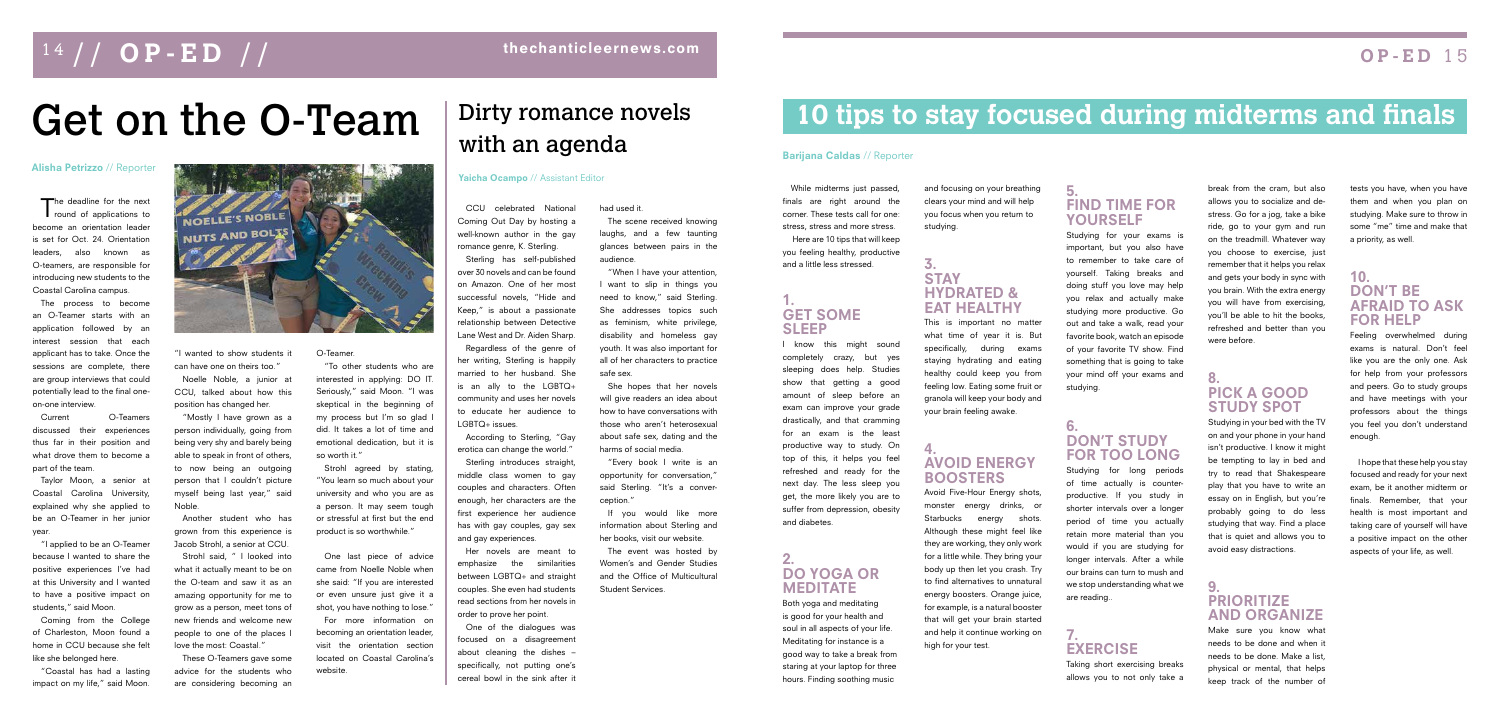

| <b>SAT. 10/21</b>                                                  | <b>SUN. 10/22</b>                                                                                                            | <b>MON. 10/23</b>                                                                                                                             | <b>TUES. 10/24</b>                                                                                                |  |  |
|--------------------------------------------------------------------|------------------------------------------------------------------------------------------------------------------------------|-----------------------------------------------------------------------------------------------------------------------------------------------|-------------------------------------------------------------------------------------------------------------------|--|--|
| <b>Dance Marathon</b><br>10 A.M. - 6 P.M.<br><b>Williams Brice</b> | <b>Fall Gospel Concert</b><br>$4:30$ P.M.<br>Wheelwright Auditorium<br><b>Skate Night</b><br>7 P.M.<br><b>Williams Brice</b> | <b>Farmers Market</b><br>11 A.M. - 2 P.M.<br>Prince Lawn<br><b>Homecoming Pageant</b><br>7 P.M.<br>Wheelwright Auditorium                     | <b>Paint the Campus Teal</b><br>Judging at 3 P.M.<br>Prince Lawn<br>90's Block Party<br>5 P.M.<br>Downtown Conway |  |  |
| <b>WED. 10/25</b>                                                  | <b>THURS. 10/26</b>                                                                                                          | <b>FRI. 10/27</b>                                                                                                                             | <b>SAT. 10/28</b>                                                                                                 |  |  |
| <b>Talent Show</b><br>7 P.M.<br>Wheelwright Auditorium             | <b>Coastal Can-struct</b><br>$4 - 7$ P.M.<br>Student Union Rotunda<br><b>Hoopla</b><br>10 P.M.<br><b>HTC Center</b>          | <b>14th Annual</b><br><b>Homecoming</b><br><b>Golf Classic</b><br>12 P.M.<br><b>NPHC Step Show</b><br>7 P.M.<br><b>Wheelwright Auditorium</b> | <b>Homecoming Football</b><br><b>Game vs. Texas State</b><br><b>University</b><br><b>TBA</b>                      |  |  |



The Chanticleer is the editorally independent student produced weekly newspaper of Coastal Carolina University. The first issue of The Chanticleer was released on October 23, 1963. The Chanticleer is published weekly in the fall and spring semesters. Letters to the editor are welcome from the Coastal Carolina University community. The Editor-in-Chief reserves the right to condense and edit submissions for libel and space. A letter to the editor does not quarantee submission. Advertisements reflect the views and opinions of the advertiser, not the views and opinions of The Chanticleer. Articles represent the views and opinions of the author and/or people in the article. The Chanticleer is committed to accuracy. If you find an error or mistake in an issue of The Chanticleer, please let us know. Mistakes can be reported to thechanticleer@g.coastal.edu. Corrections will be printed in the following issue.



|                                                                   | 7 |                |                | 9 | $\mathbf{3}$ | 8                        | 4 |   |
|-------------------------------------------------------------------|---|----------------|----------------|---|--------------|--------------------------|---|---|
| 4                                                                 |   |                | 6              |   |              |                          |   |   |
|                                                                   |   | 5              | $\overline{7}$ |   |              |                          |   |   |
|                                                                   |   | $\overline{9}$ |                |   |              | 3                        |   |   |
|                                                                   | 3 |                |                |   | 7            |                          | 9 |   |
|                                                                   |   | $\frac{8}{1}$  |                |   |              | $\overline{2}$           |   |   |
|                                                                   |   | $\overline{3}$ |                |   | 8            | $\overline{\mathcal{A}}$ |   |   |
|                                                                   |   |                |                |   |              |                          |   | 3 |
|                                                                   | 4 |                | 3              | 5 |              |                          | 8 |   |
| copyright @ 2017 by WWW.SUDOKU129.COM<br>Puzzle number: 793844657 |   |                |                |   |              |                          |   |   |

Level : Medium

Date:

Start time:

Time to solve :

p. 2



| 7                                                                 |                | 3 |                |   |   |   | 4              |                |
|-------------------------------------------------------------------|----------------|---|----------------|---|---|---|----------------|----------------|
|                                                                   |                |   |                | 4 |   |   |                | 9              |
|                                                                   |                | 9 | 7              |   | 5 |   | $\overline{2}$ |                |
| 5                                                                 |                |   |                |   |   |   |                |                |
|                                                                   | $\overline{7}$ |   |                |   |   | 4 | 9              |                |
|                                                                   |                |   | 8              |   |   |   |                | 3              |
|                                                                   | 8              |   | $\overline{2}$ |   | 7 | 3 |                |                |
| 9                                                                 |                |   |                |   |   |   |                |                |
|                                                                   | <u>∕l</u>      |   |                |   |   | 9 |                | $\overline{2}$ |
| copyright @ 2017 by WWW.SUDOKU129.COM<br>Puzzle number: 734499752 |                |   |                |   |   |   |                |                |

Level : Evil Date:

Start time:

Time to solve :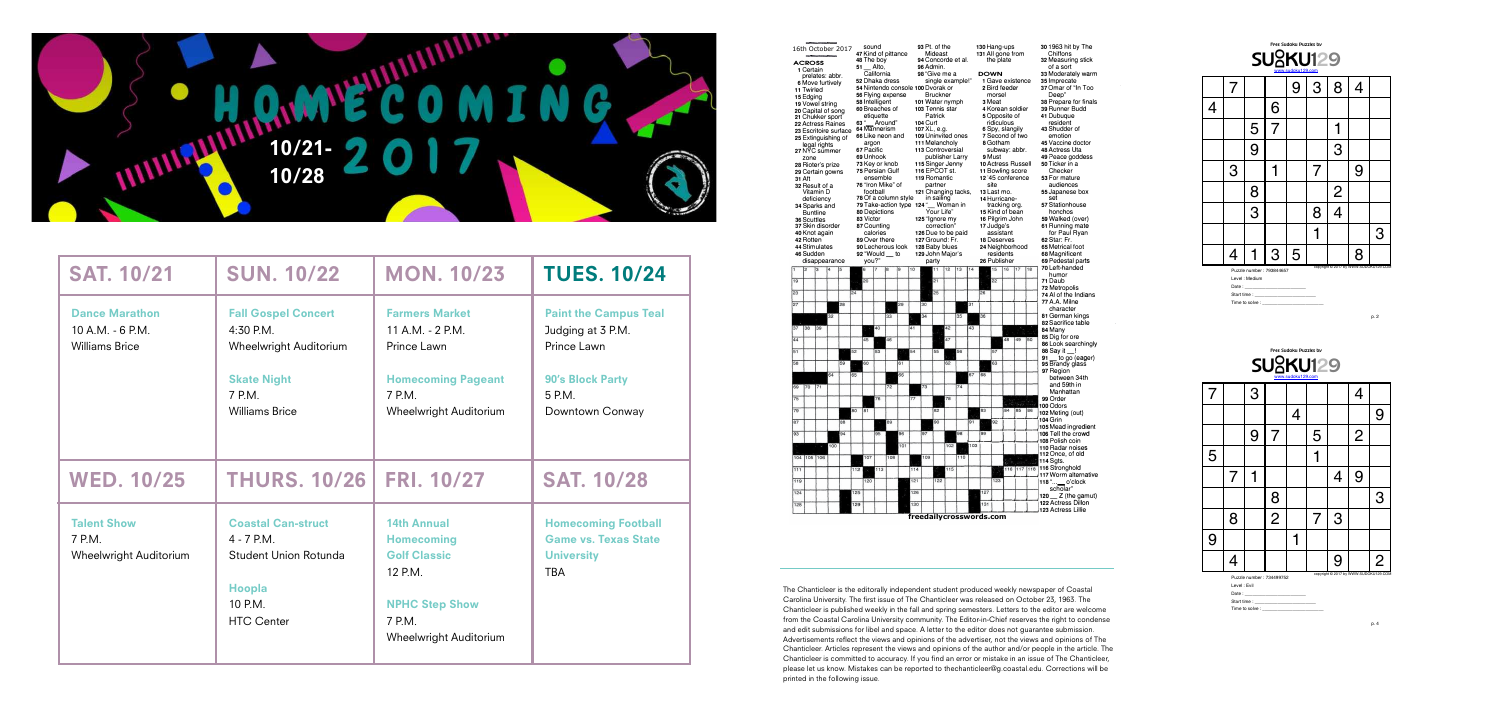# **Editor's Note**

Kaley Lawrimore // Editor-in-Chief

Midterms are upon us, and like usual, I'm trying to figure out a schedule of when to study, when to sleep, when to eat and when to have fun. A lot of times during midterms, and even finals, we wait until the very last minute to get everything together.

This causes us a lot of panicking and stress.

Midterms are different than finals, though. This is a time when we really should kick it into high gear to save our grades. We actually have a fighting chance to get a good grade! Whereas finals, it's pretty much done with before the test begins. Your grades may not

necessarily be bad, but they could be better, right?

I know there's one class that I am not doing so swell in. Is it my lack of studying? No, not really. Is it my lack of understanding the class? That's some of it. But what is the big factor for my grade? Here's a hint: it's stress.

# THE CHANTICLEER

# **Our Staff**

Kaley Lawrimore Editor-in-Chief Yaicha Ocampo Assitant Editor Alexa Stress Art Director Jason Renne

## Business Manager

### **Reporters**

Ian Brooking Barijana Caldas Morgen Cvetko Katelin Gandee Tyler Gross Corryn Patterson Alisha Petrizzo O'Tia Prioleau Nicole Rabbitt Akilah Stroman

### **Photographers**

Ian Brooking Katelin Gandee Ethan Gardner

### **Faculty Adviser**

Caroline P. Smith

It's important to set goals and priorities, too. Decide what you need to get done now and what can wait. Also, don't be afraid to say "no" to new tasks if they're overwhelming you. Don't forget to note what you have accomplished at the end of the day.

By being in a state of something that is considered "normal," it sure does have a lot of health problems associated with it.

Long-term stress can cause the life-saving responses in your body to act up. Your body will suppress your immune system, which is why I'm probably always sick.

It can suppress your digestion and sleep, as well. Some symptoms people experience when dealing with long-term stress is headaches, sleeplessness, sadness, anger or irritability. Again—all describe me to a "T."

So how can we help our bodies out which are clearly crying for help?

There are some steps to help relieve some of it.

First, you need to recognize the symptoms. If any of what I described above sounds like you, then you may be suffering from a lot of stress.

Second, talk to your doctor to get the proper care for your new or existing health problems.

Also, try to exercise regularly or try a relaxing activity, such as yoga, tai chi or meditation.

 Don't forget about your support system. There are people to talk to who can provide emotional and other support.

 If all else fails, consider a clinical trial.

 I hope some of these tips help you to start feeling better, and take control of your midterms. Best of luck!

### ccunewspaper



ccunewspaper



# thechanticleernews

**Connect with us on social media!**



On-Campus Location Lib Jackson Student Union B-204A 843.349.2330 thechanticleer@g.

coastal.edu

thechanticleernews.com

# **Meet the Team**

### Kaley Lawrimore

Editor-in-Chief

## Yaicha Ocampo Assistant Editor

Kaley Lawrimore was promoted to Editor-in-Chief of The Chanticleer for the Fall 2017 semester. New to Coastal, Lawrimore decided to join the paper as a reporter after deciding to pursue broadcast reporting in October 2015. After reporting for only a semester, she was promoted to Assistant Editor. When Lawrimore is not on campus, she works parttime at WPDE ABC 15 News in Conway. There she does a multitude of behind-the-scenes work which includes editing video, gather video and information from breaking news scenes and writing web stories. Lawrimore graduates from Coastal in December 2017

Alexa Stress Art Director Alexa Stress is serving as the Art Director for The Chanticleer. After transferring to CCU her junior year, she immediately began working around campus as a graphic designer for organizations such as Tempo Magazine, The Athenaeum Press and the Career Services Department. She is excited to revamp the visual narrative of the newspaper to create a more engaging publication. She hopes to work for a design firm after she graduates from CCU in May 2018.

Yaicha Ocampo is the Assistant Editor of The Chanticleer for the fall 2017 semester. Ocampo is a junior English and philosophy major at CCU with a women's and gender studies minor. She focuses on social issues in her writing and began to pursue journalism in hopes of educating and disillusioning the public to false information. Ocampo will graduate from Coastal in May 2019.

Jason Renne Business Manager Jason Renne is the Business Manager for The Chanticleer, studying communication at CCU. Since becoming part of organization, Jason has been focusing on building relationships with potential clients and serving the student body. He hopes to work for a large advertising agency once he graduates and knows that his experience with The Chanticleer will help him along the way. Jason will graduate from Coastal in May 2019.

Interested in...

Journalism? Writing? Photography?

Join the team!

Get in touch: thechanticleer@g.coastal.edu

| <b>IMAGINE YOUR AD HERE.</b>                                         |
|----------------------------------------------------------------------|
| <b>Reach the entire CCU</b><br>campus.                               |
| <b>Make it happen:</b><br><b>Jason Renne,</b><br>jtrenne@coastal.edu |
|                                                                      |